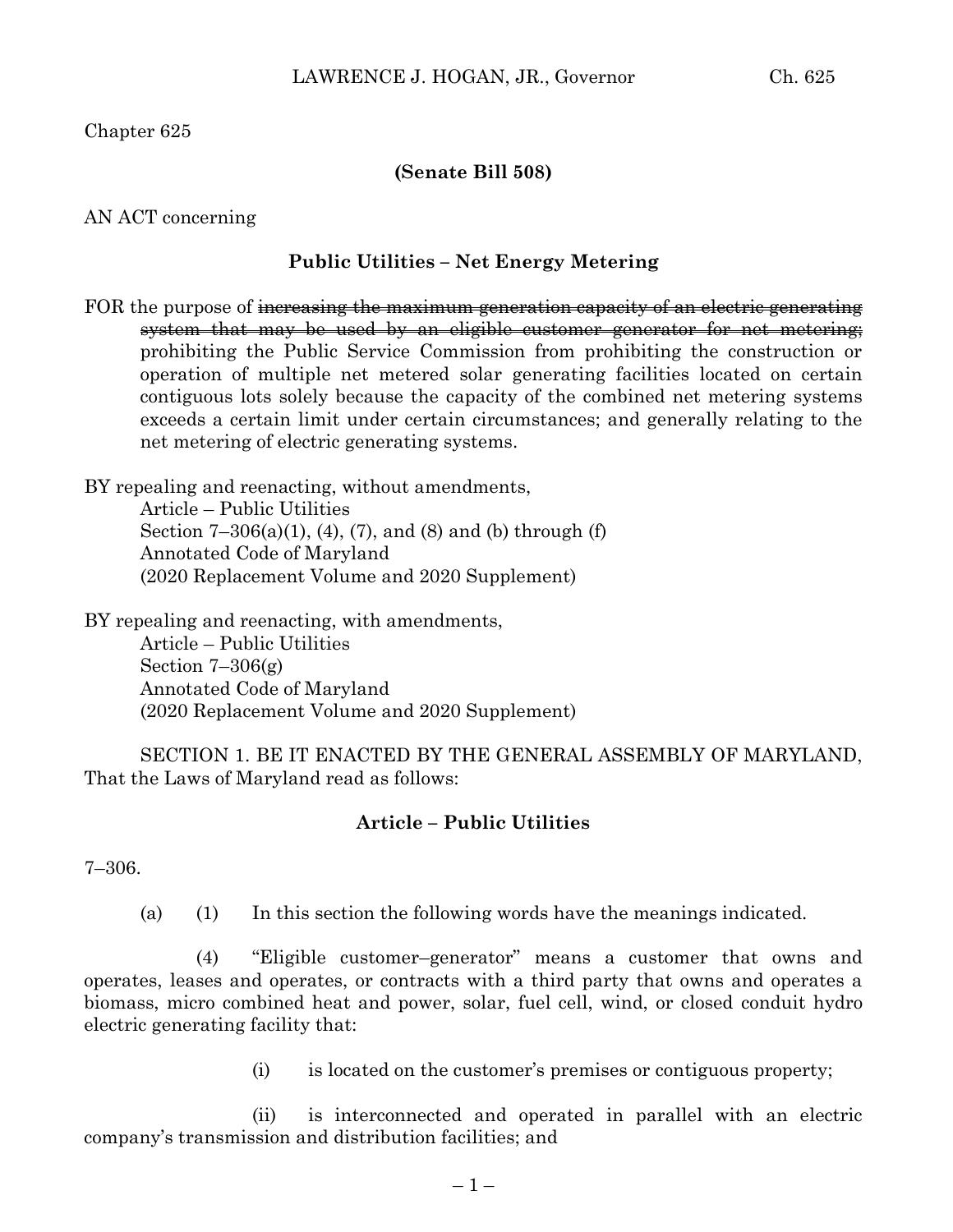(iii) is intended primarily to offset all or part of the customer's own electricity requirements.

(7) "Net energy metering" means measurement of the difference between the electricity that is supplied by an electric company and the electricity that is generated by an eligible customer–generator and fed back to the electric grid over the eligible customer–generator's billing period.

(8) "Net excess generation" means the amount of the electricity generated by an eligible customer–generator that is in excess of the electricity consumed by the eligible customer–generator and that results in a negative kilowatt–hour reading at the end of the eligible customer–generator's billing cycle.

(b) The General Assembly finds and declares that a program to provide net energy metering for eligible customer–generators is a means to encourage private investment in renewable energy resources, stimulate in–State economic growth, enhance continued diversification of the State's energy resource mix, and reduce costs of interconnection and administration.

(c) An electric company serving an eligible customer–generator shall ensure that the meter installed for net energy metering is capable of measuring the flow of electricity in two directions.

(d) The Commission shall require electric utilities to develop a standard contract or tariff for net energy metering and make it available to eligible customer–generators on a first–come, first–served basis until the rated generating capacity owned and operated by eligible customer–generators in the State reaches 1,500 megawatts.

(e) (1) A net energy metering contract or tariff shall be identical, in energy rates, rate structure, and monthly charges, to the contract or tariff that the customer would be assigned if the customer were not an eligible customer–generator.

(2) (i) A net energy metering contract or tariff may not include charges that would raise the eligible customer–generator's minimum monthly charge above that of customers of the rate class to which the eligible customer–generator would otherwise be assigned.

(ii) Charges prohibited by this paragraph include new or additional demand charges, standby charges, customer charges, and minimum monthly charges.

(f) (1) The electric company shall calculate net energy metering in accordance with this subsection.

(2) Net energy produced or consumed on a regular basis shall be measured in accordance with standard metering practices.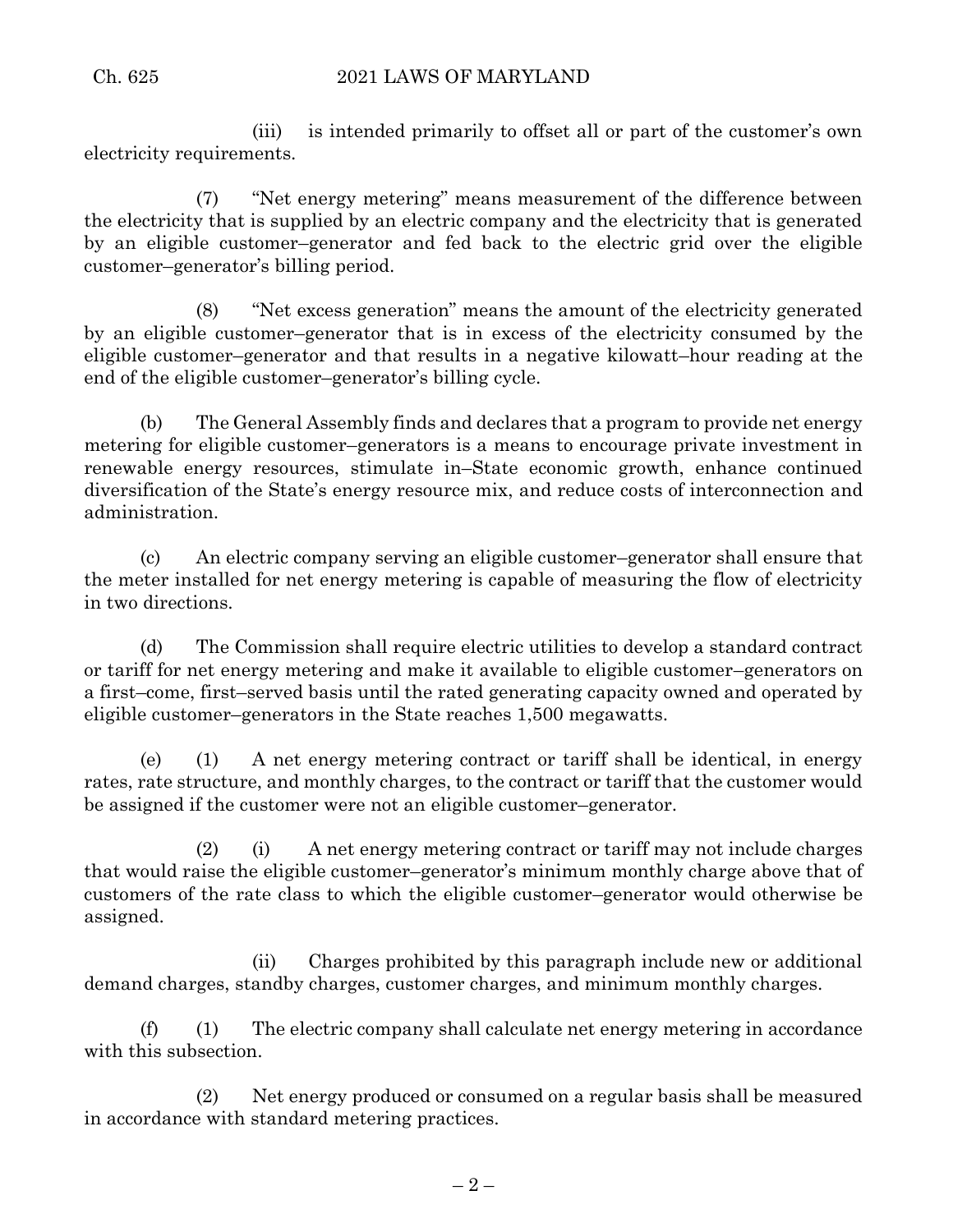(3) If electricity supplied by the grid exceeds electricity generated by the eligible customer–generator during a month, the eligible customer–generator shall be billed for the net energy supplied in accordance with subsection (e) of this section.

(4) If electricity generated by the eligible customer–generator exceeds the electricity supplied by the grid, the eligible customer–generator shall be billed only customer charges for that month in accordance with subsection (e) of this section.

(5) (i) An eligible customer–generator under paragraph (4) of this subsection may accrue net excess generation for a period:

1. not to exceed 12 months; and

2. that ends with the billing cycle that is complete immediately prior to the end of April of each year.

until:

(ii) The electric company shall carry forward net excess generation

1. the eligible customer–generator's consumption of electricity from the grid eliminates the net excess generation; or

2. the accrual period under subparagraph (i) of this paragraph expires.

(iii) 1. The dollar value of net excess generation shall be equal to the generation or commodity portion of the rate that the eligible customer–generator would have been charged by the electric company averaged over the previous 12–month period ending with the billing cycle that is complete immediately prior to the end of April multiplied by the number of kilowatt–hours of net excess generation.

2. For customers served by an electricity supplier, the dollar value of the net excess generation shall be equal to the generation or commodity rate that the customer would have been charged by the electricity supplier multiplied by the number of kilowatt–hours of net excess generation.

(6) (i) On or before 30 days after the billing cycle that is complete immediately prior to the end of April of each year, the electric company shall pay each eligible customer–generator for the dollar value of any accrued net excess generation remaining at the end of the previous 12–month period ending with the billing cycle that is complete immediately prior to the end of April.

(ii) Within 15 days after the date the eligible customer–generator closes the eligible customer–generator's account, the electric company shall pay the eligible customer–generator for the dollar value of any accrued net excess generation remaining at the time the eligible customer–generator closes the account.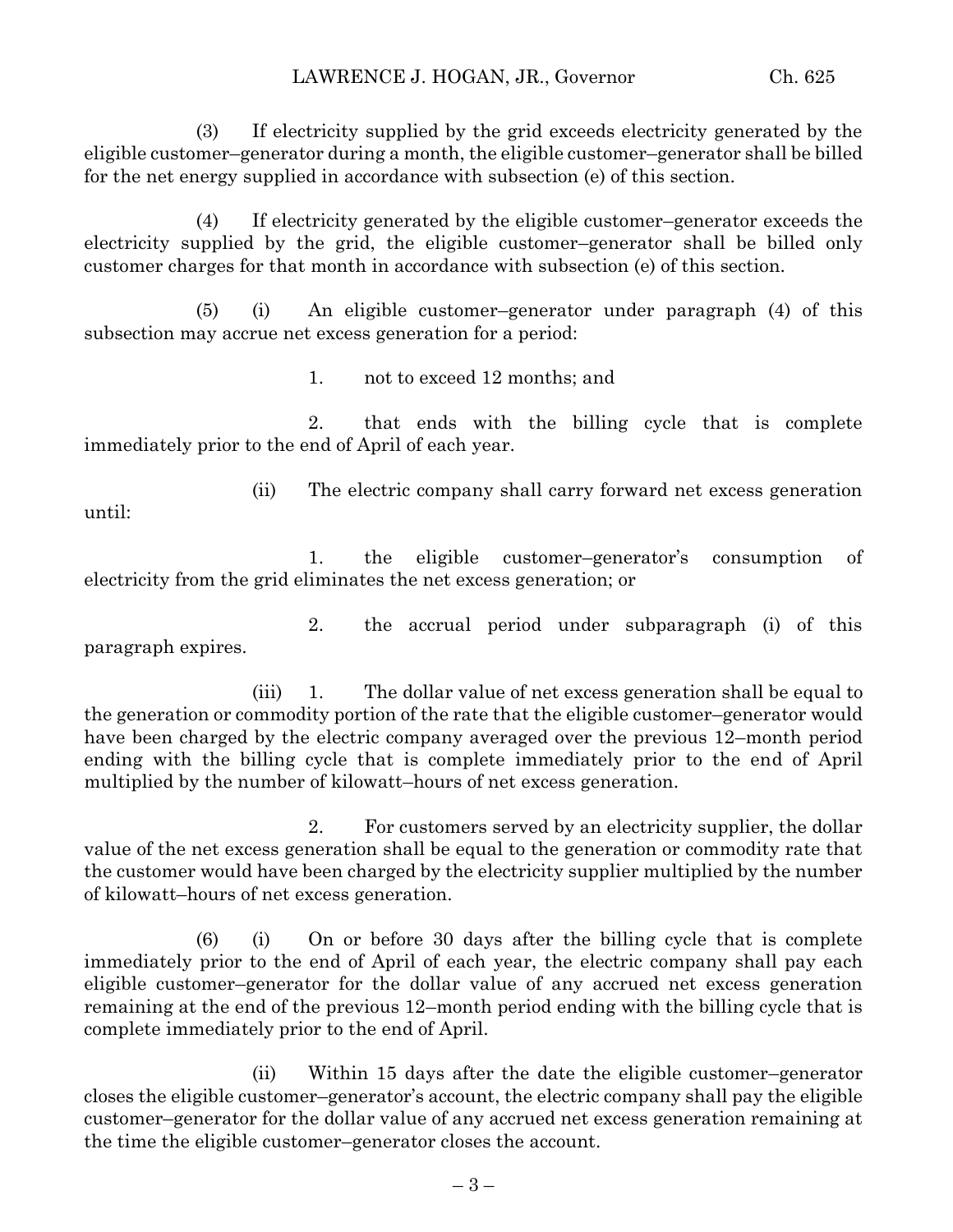(7) (i) Notwithstanding paragraphs (5) and (6) of this subsection, an eligible customer–generator served by an electric cooperative that serves a population of less than 250,000 in its distribution territory may choose to be paid for the dollar value of net excess generation remaining at the end of each month instead of at the end of the accrual period specified under paragraph (5)(i) of this subsection.

(ii) If an eligible customer–generator chooses to be paid for the dollar value of net excess generation remaining at the end of each month:

1. the customer–generator may accrue net excess generation on a monthly basis;

2. the dollar value of the net excess generation shall be equal to the generation or commodity portion of the rate that the eligible customer–generator would have been charged by the electric company for the previous month; and

3. on or before 30 days after the end of each month, the electric cooperative shall pay the eligible customer–generator for the dollar value of net excess generation remaining at the end of the previous month.

(g) (1) The **EXCEPT AS PROVIDED IN PARAGRAPH (6) OF THIS SUBSECTION, THE** generating capacity of an electric generating system used by an eligible customer–generator for net metering may not exceed **[**2**] 5** megawatts.

(2) An electric generating system used by an eligible customer–generator for net metering shall meet all applicable safety and performance standards established by the National Electrical Code, the Institute of Electrical and Electronics Engineers, and Underwriters Laboratories.

(3) The Commission may adopt by regulation additional control and testing requirements for eligible customer–generators that the Commission determines are necessary to protect public safety and system reliability.

(4) An electric company may not require an eligible customer–generator whose electric generating system meets the standards of paragraphs (2) and (3) of this subsection to:

- (i) install additional controls;
- (ii) perform or pay for additional tests; or
- (iii) purchase additional liability insurance.